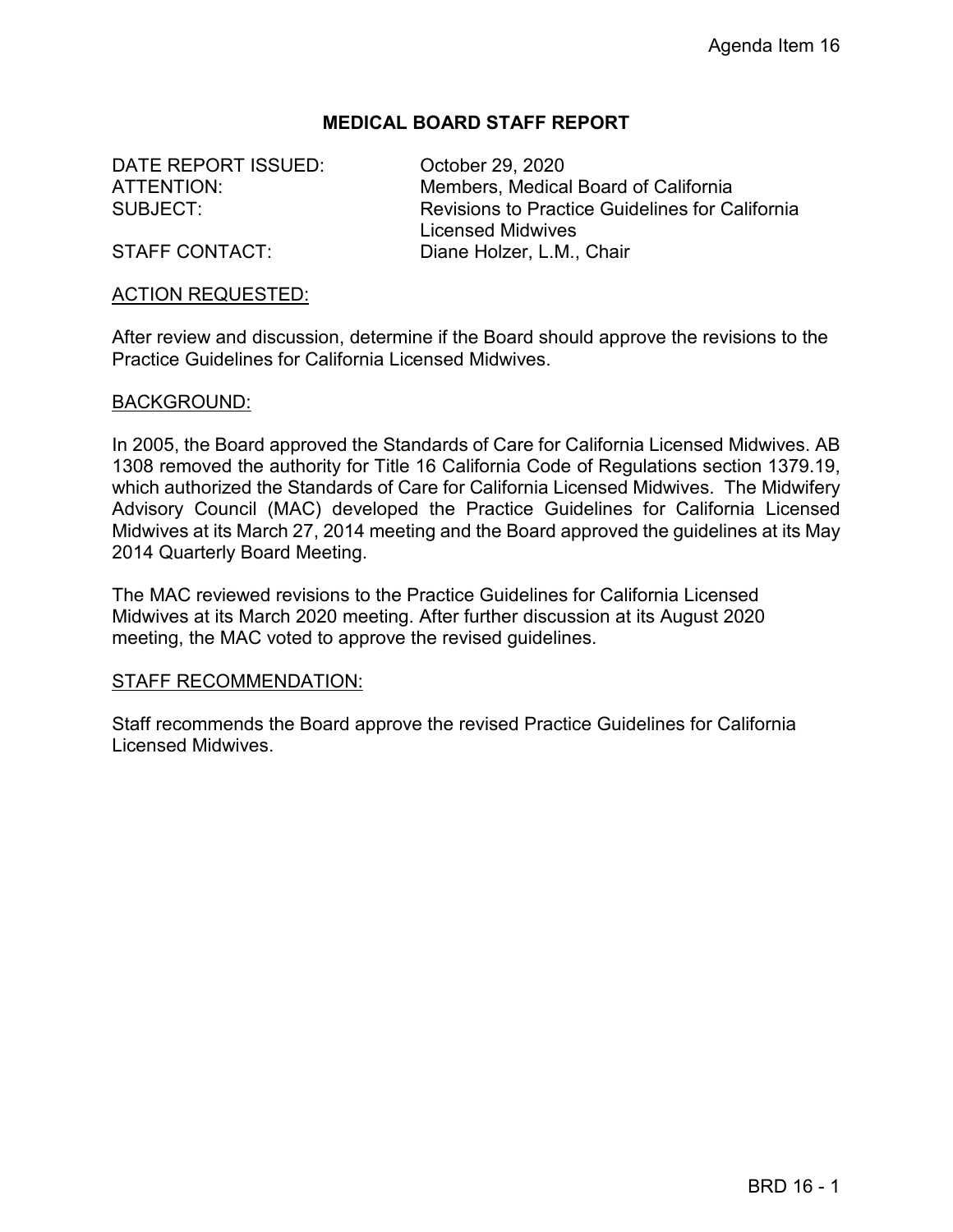# **MEDICAL BOARD OF CALIFORNIA**

# **PRACTICE GUIDELINES FOR CALIFORNIA LICENSED MIDWIVES**

REVISED DECEMBER 2019May 2014

The California licensed midwife is a professional health care practitioner who offers primary care to healthy women and their normal unborn and newborn babies throughout normal pregnancy, labor, birth, postpartum, the neonatal and inter-conceptionalwell-woman periods.

This document is meant as a **guide only,** to the practice of Licensed Midwifery in California and is not intended to be a Standard of Care for Licensed Midwives in California. It is not created or enforced through any applicable statute or regulation.

# **I. PURPOSE, DEFINITIONS & GENERAL PROVISIONS**

**A.** The California licensed midwife's fundamental accountability is to the women in her care. This includes a responsibility to uphold professional standards and avoid compromise based on personal or institutional expediency.

B. This document provides a framework to identify the professional responsibilities of licensed midwives and permit an individual midwife's practice to be rationally evaluated, to ensure that it is safe, ethical and consistent with the professional practice of licensed midwifery in California. However, these practice guidelines are not intended to replace the clinical judgment of the licensed midwife.

Sources and documentation used to define and judge professional practice include but are not limited to the following:

- 1. The international definition of a midwife and the midwifery scope of practice
- 2. Customary definitions of the midwifery model of care by state and national
	- midwifery organizations, including the Licensed Midwifery Practice Act of 1993
	- and all it amendments (Business and Professions Code Sections 2505, et seq.)
- 3. Standards of practice for community midwives as published by state and national midwifery organizations
- 4. Philosophy of care, code of ethics, and informed consent policies as published by state and national midwifery organizations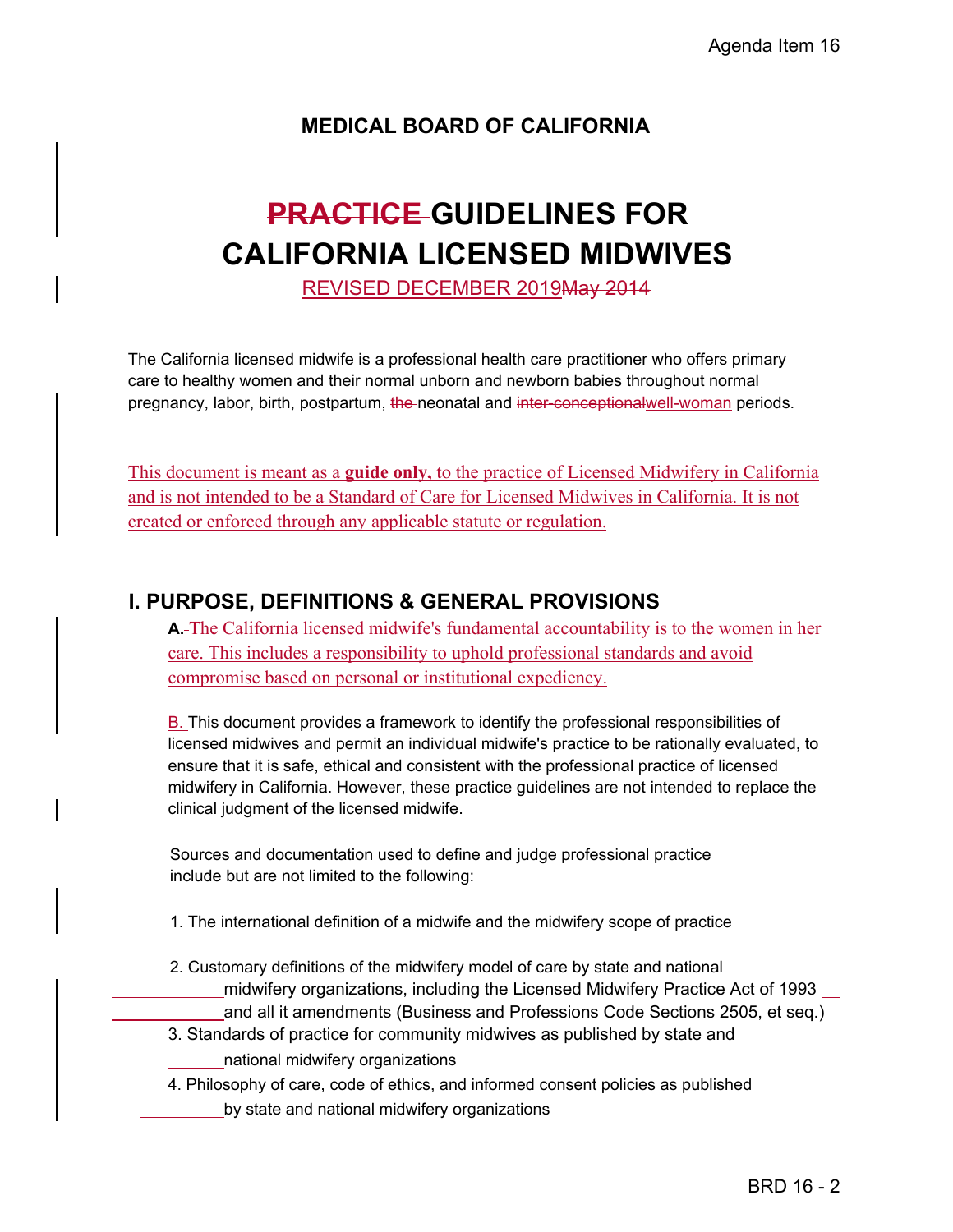- 5. Educational competencies published by state and applicable national direct-entry Midwifery -organizations
- **CB.** The California licensed midwife maintains all requirements of state and, where applicable, national certification, while keeping current with evidence-based and ethical midwifery practice in accordance with:
	- 1. The body of professional knowledge, clinical skills, and clinical judgments
		- described in the **Midwives Alliance of North America** (MANA) Core Competencies for Basic Midwifery Practice
	- 2. The statutory requirements as set forth in the **Licensed Midwifery Practice Act of 1993** ("LMPA"), all amendments to LMPA and the Health and Safety Code on birth registration.

#### May 2014 Page 1

- 3. The generally accepted guidelines for community-based midwifery practice as published by state and national direct-entry midwifery organizations
- **DC.** The California licensed midwife provides care in private offices, physician offices, clinics, client homes, maternity homes, birth centers and hospitals. The licensed midwife provides well-women health services and maternity care to essentially healthy women who are experiencing a normal pregnancy. An essentially healthy woman is without serious pre-existing medical or mental conditions affecting major body organs, biological systems or competent mental function. An essentially normal pregnancy is without serious medical complications affecting either mother or fetus, and is consistent with the definition set forth under Business and Professions Code Section 2507(b)(1).
- **ED.** The California licensed midwife provides the necessary supervision, care and advice to women prior to and during pregnancy, labor and the postpartum period, and conducts deliveries and cares for the newborn infant during the postnatal period. This includes preventative measures, protocols for variations and deviations from norm, detection of complications in the mother and child, the procurement of medical assistance when necessary and the execution of emergency measures in the absence of medical help.

**E.** The California licensed midwife's fundamental accountability is to the women in her care. This includes a responsibility to uphold professional standards and avoid compromise based on personal or institutional expediency. (moved to A.)

**F.** The California licensed midwife is also accountable to peers, the regulatory body

and to the public for safe, competent, ethical practice. It is the responsibility of the licensed midwife to incorporate ongoing evaluation of her/his practice, including formal or informal sources of community input. This includes but is not limited to the licensed midwife's participation in the peer review process and any required mortality and morbidity reporting. The results of these individual evaluations can be distributed to influence professional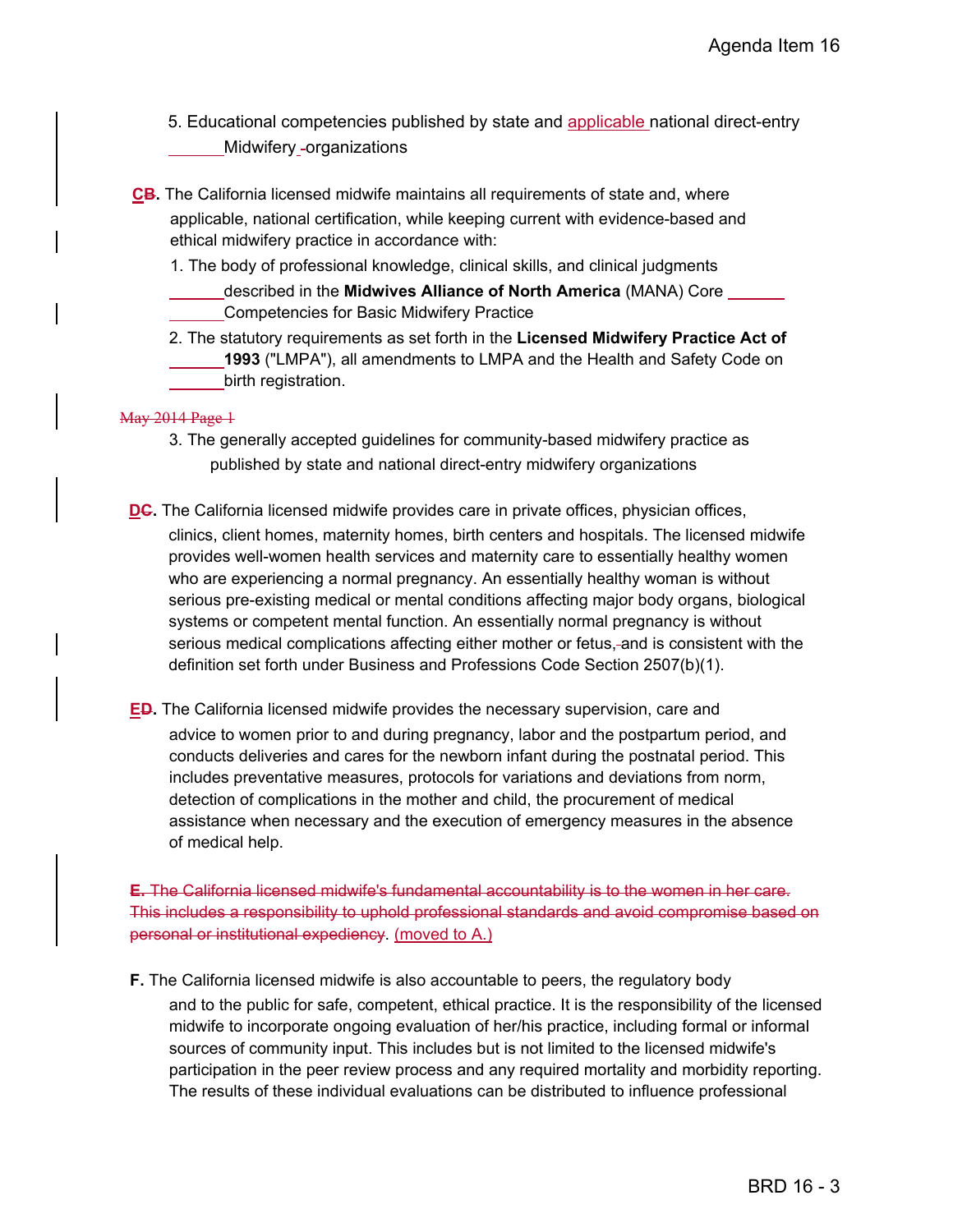policy development, education, and practice.

- **G.** The California licensed midwife is responsible to the client, the community and the midwifery profession for evidence-based practice. This includes but is not limited to continuing education and on-going evaluation and application of new information and improved practices as recommended in the scientific literature. It may also include developing and dispersing midwifery knowledge and participating in research regarding midwifery outcomes.
- **H.** The California licensed midwife uses evidence-based policies and practice

guidelines for the management of routine care and unusual circumstances by establishing, reviewing, updating, and adhering to individualized practice policies, guidelines and protocols appropriate to the specific setting for a client's labor and birth and geographical characteristics of the licensed midwife's practice. Practice- specific guidelines and protocols are customarily implemented through standard or customized chart forms, informed consent and informed refusal documents (including the consent required in Business and Professions Code Section 2508), other formal and informal documents used routinely for each area of clinical

#### May 2014 Page 2

practice, including but not limited to the antepartum, intrapartum, postpartum, newborn periods as well as providing well woman care.and inter-conceptional periods.

**I.** The licensed midwife's policies, guidelines and protocols are consistent with standard midwifery management as described in standard midwifery textbooks or a combination of standard textbooks and references, including research published in peer-review journals. Any textbook or reference which is also an approved textbook or reference for a midwifery educational program or school is considered an acceptable textbook or reference for use in developing a midwife's individual policies and practice guidelines. When appropriate or requested, citations of scientific source should be made available for client review.

**J.** The licensed midwife may expand her skill level beyond the core competencies of her training program by incorporating new procedures into the individual midwife's practice that improve care for women and their families. It is the responsibility of the licensed midwife to:

1. Identify the need for a new procedure by taking into consideration consumer demand, standards for safe practice, and availability of other qualified personnel. 2. Ensure that there are no institutional, state, or federal statutes or regulations that would constrain the midwife from incorporation of the procedure into her practice. 3. Be able to demonstrate knowledge and competency, including:

a) Knowledge of risks, benefits, and client selection criteria.

b) Having a process for acquisition of required skills.

c) Identifying and managing complications.

d) Employing a process to evaluate outcomes and maintain professional competency.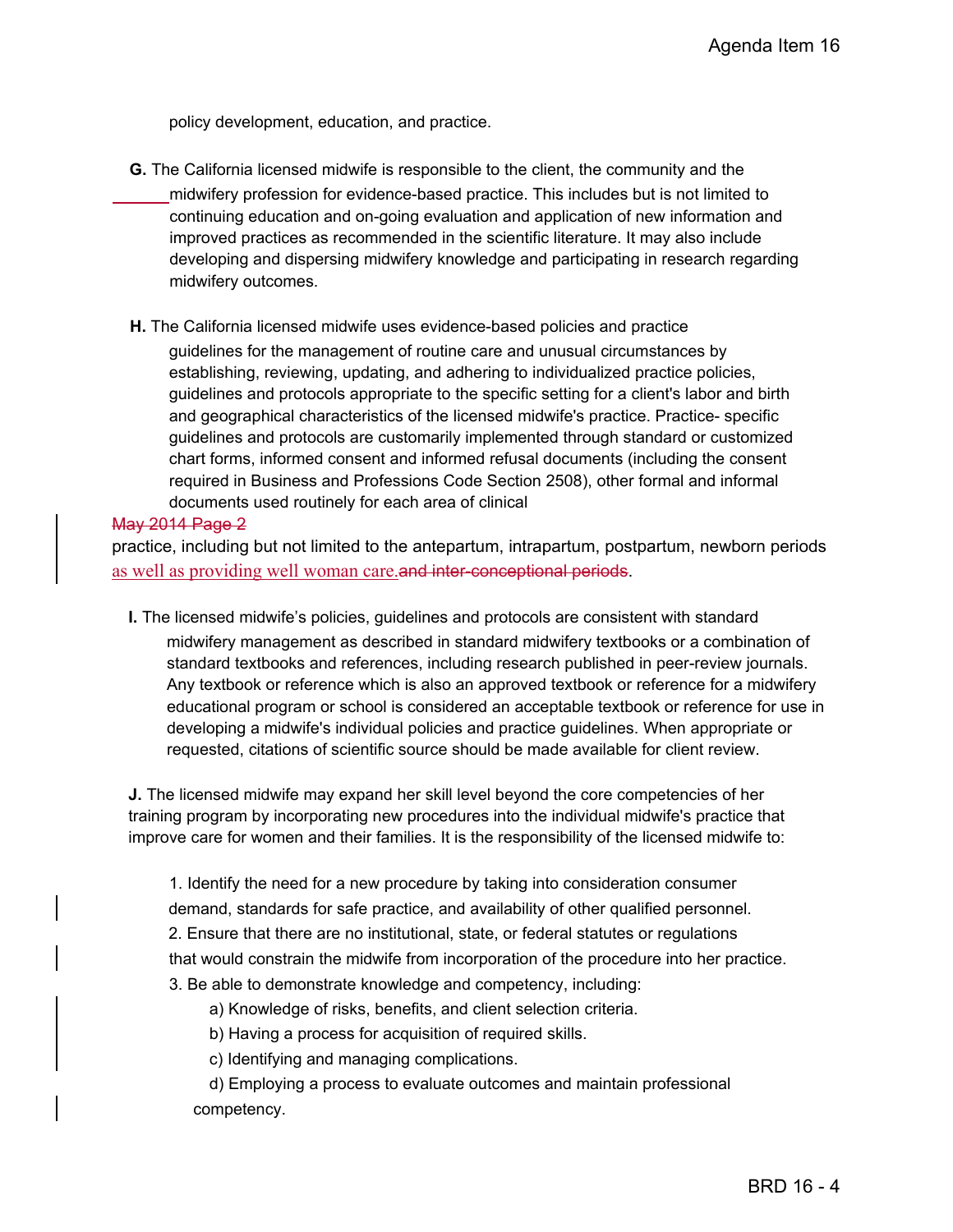4. Identify a mechanism for obtaining medical consultation, collaboration, and referral related to each new procedure.

May 2014 Page 3

# **II. A BRIEF OVERVIEW OF THE LICENSED MIDWIFE'S DUTIES AND SPECIFIC RESPONSIBILITIES TO CHILDBEARING WOMEN AND THEIR UNBORN AND NEWBORN BABIES**

- **A.** The California licensed midwife engages in an ongoing process of risk assessment that begins with the initial consultation and continues throughout the provision of care. This includes continuously assessing for normalcy and, if necessary, initiating appropriate interventions including consultation, referral, transfer, first-responder emergency care and/or emergency transport.
- **B.** Within the midwifery model of care, the licensed midwife's duties to women and babies include the following individualized forms of maternity care:

1. Antepartum care and education, preparation for childbirth, breastfeeding and parenthood.

2. Risk assessment, risk prevention and risk reduction, including counseling for the client on risk prevention and reduction.

3. Identifying and assessing variations and deviations from normal and detection of abnormal conditions and subsequently communicating that information to the woman and, when appropriate, to other health care providers and emergency responders.

4. Maintaining an individual plan for consultation, referral, transfer of care and emergencies.

- 5. Evidence-based physiological management to facilitate spontaneous progress
- in labor and normal vaginal birth while minimizing the need for medical interventions.

6. Procurement of medical assistance when indicated.

7. Execution of appropriate emergency measures in the absence of medical help.

8. Postpartum care, through 6 weeks postpartum, to mother and baby, including counseling and education.

9. Maintaining up-to-date knowledge in evidence-based practice and proficiency in life-saving measures by regular review and practice.

10. Maintenance of all necessary equipment and supplies, and preparation of documents including educational handouts, charts, informed consent & informed refusal documents (including the consent required in Business and Professions Code Section 2508), birth registration forms, newborn screening, practice policies,

guidelines, protocols, and, morbidity and mortality reports and annual statistics.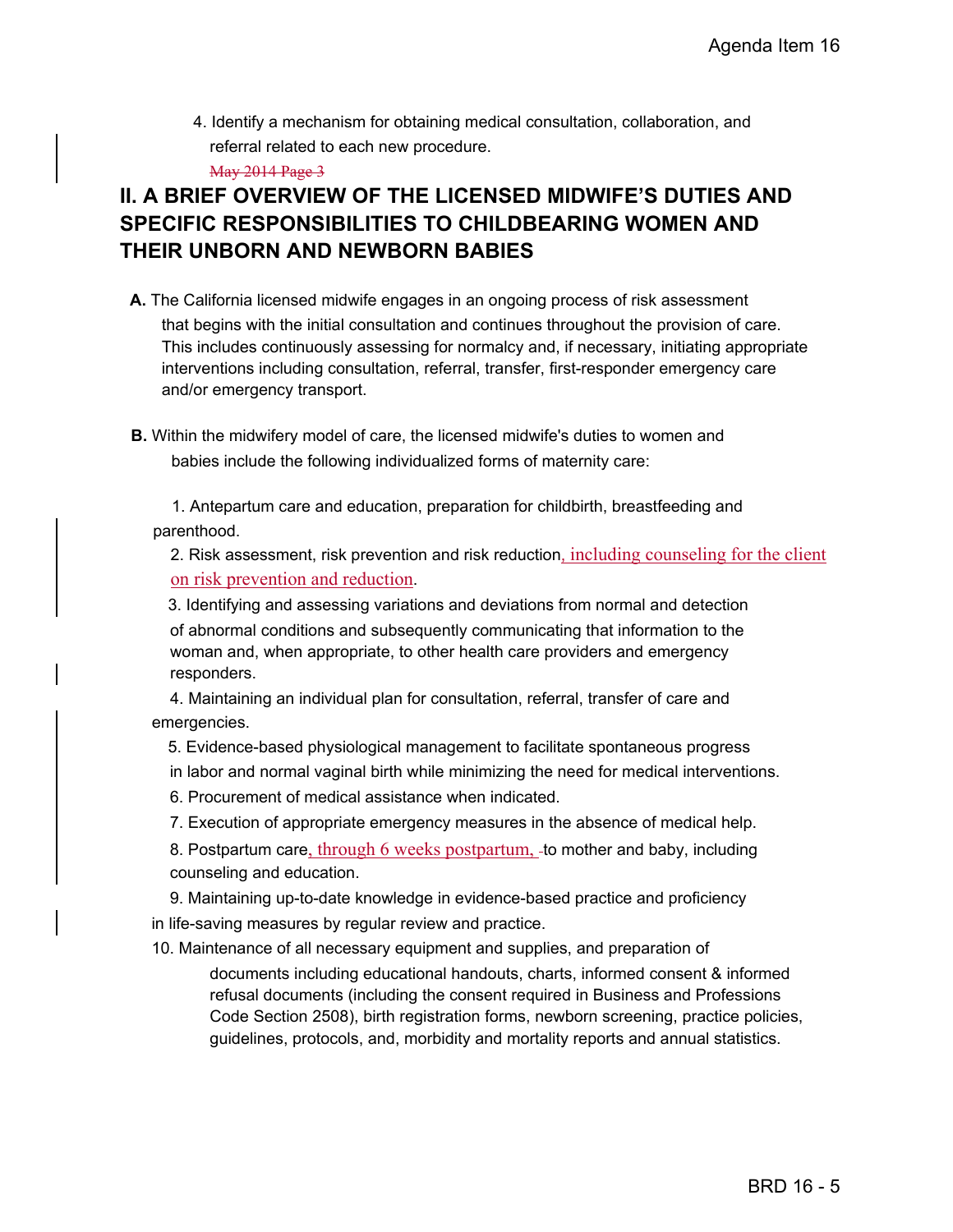# May 2014 Page 4 **III. GUIDELINES FOR COMMUNITY-BASED MIDWIFERY**

**ONE:** The licensed midwife respects the autonomy of the mentally competent adult woman by working in partnership with her and recognizing individual and shared responsibilities. The midwife recognizes the healthy woman as the primary decision maker throughout the childbearing experience. (moved from FOUR)

**TWO:** The licensed midwife upholds the client's right to make informed choices about the manner and circumstance of pregnancy and childbirth, and facilitates this process by providing complete, relevant, objective information in a non- authoritarian and supportive manner, while continually assessing safety considerations and risks to the client, informing her of same. (moved from FIVE)

THREE: The licensed midwife is accountable to the client, the midwifery profession and the public for safe, competent, and ethical care.

**TWO FOUR:** The licensed midwife ensures that no act or omission places the client at unnecessary risk.

**THREE FIVE:** The licensed midwife, within realistic limits, provides continuity of care to the client throughout the childbearing experience according to the midwifery model of care.

**FOUR:** The licensed midwife respects the autonomy of the mentally competent adult woman by working in partnership with her and recognizing individual and shared responsibilities. The midwife recognizes the healthy woman as the primary decision maker throughout the childbearing experience. (Moved forward to ONE)

**FIVE:** The licensed midwife upholds the client's right to make informed choices about the manner and circumstance of pregnancy, and childbirth, and facilitates this process by providing complete, relevant, objective information in a non- authoritarian and supportive manner, while continually assessing safety considerations and risks to the client, informing her of same. (moved forward to TWO)

**SIX:** The licensed midwife refers the client to a physician, as required by law, if at any point during a pregnancy, childbirth, or postpartum care the client's condition deviates from normal.

**SEVEN:** The licensed midwife confers and collaborates with other health care professionals, including other midwives, as is necessary to professionally meet the client's needs. When the client's condition or needs exceed the midwife's scope of practice or personal practice guidelines, the licensed midwife consults with and refers or transfers the client to a physician or other appropriate health care provider.

**EIGHT:** Emergency Exemptions Clause - Business and Professions Code Section 2058 - Medical Practice Act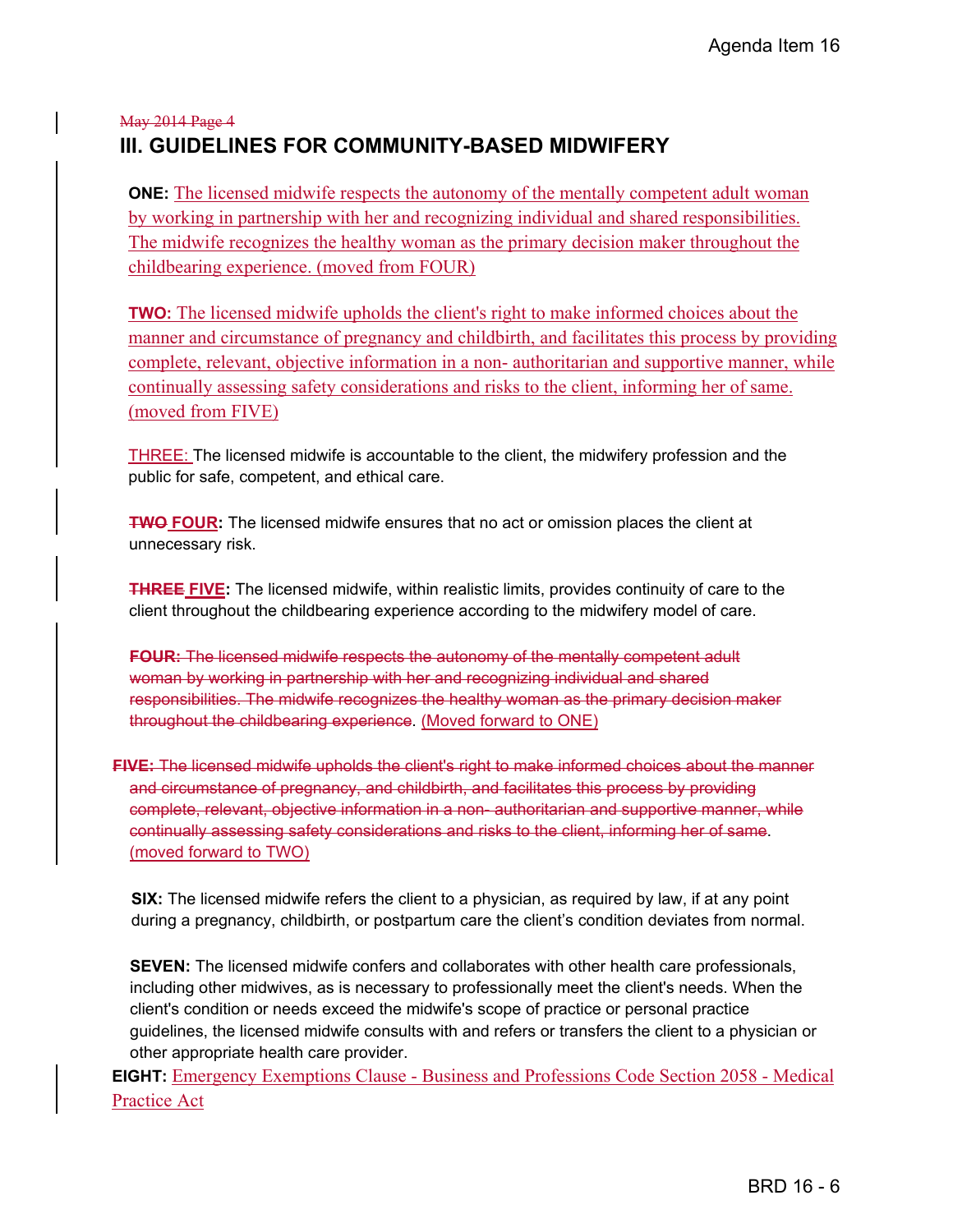The California licensed midwife may deliver a woman with any complications or conditions, or other bona fide emergencies, if the situation is a verifiable emergency and no physician or other equivalent medical services are available. EMERGENCY is defined as a situation that presents an immediate hazard to the health and safety of the client or entails extraordinary and unnecessary human suffering. (moved from VII C.)

NINE: Should the pregnancy deviate from normal and primary care be transferred to a physician, the licensed midwife may continue to counsel, support and advise the client at her request.

**NINE TEN:** The licensed midwife maintains complete and accurate health care records.

**TEN ELEVEN:** The licensed midwife ensures confidentiality of information except with the client's consent, or as required to be disclosed by law, or in extraordinary circumstances where the failure to disclose will result in immediate and grave harm to the client, baby or other immediate family members or professional care providers.

**ELEVEN TWELVE:** Where geographically feasible, the licensed midwife makes a good faith effort to ensure that a second midwife, or a qualified birth attendant certified in neonatal resuscitation and cardiopulmonary resuscitation, is available during the delivery.

**TWELVE THIRTEEN:** The licensed midwife orders, uses or administers only those drugs, supplies, devices and procedures that are consistent with the licensed midwife's

#### May 2014 Page 5

professional training as described in 16 CCR 1379.30, community standards and the provisions of LMPA and does so only in accordance with the client's informed consent.

**THIRTEEN FOURTEEN:** The licensed midwife orders, performs, collects samples for, or interprets those screening and diagnostic tests for a woman or newborn which are consistent with the licensed midwife's professional training, community standards, and provisions of the LMPA, and does so only in accordance with the client's informed consent.

**FOURTEEN FIFTEEN:** The licensed midwife participates in the continuing education and evaluation of self, colleagues and the maternity care system.

**FIFTEEN SIXTEEN:** The licensed midwife critically assesses evidence-based research findings for use in practice and supports research activities.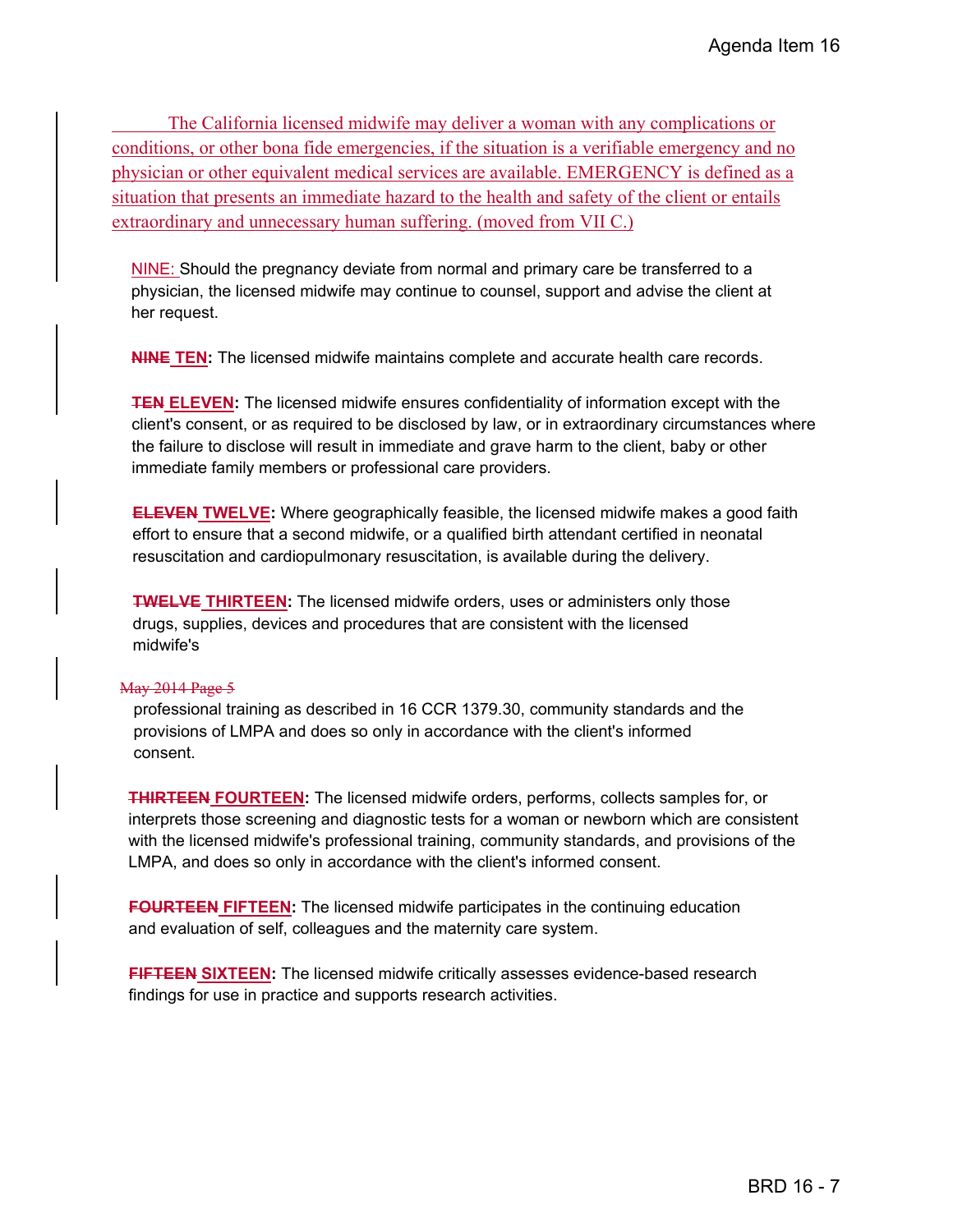## May 2014 Page 6 **IV. CRITERIA FOR CLIENT SELECTION**

Criteria for initial selection of clients for community-based midwifery care assumes:

- Healthy mother without serious pre-existing medical or mental conditions
- History, physical assessment and laboratory results within limits commonly accepted as normal and consistent with Business and Professions Code Section 2507(b)(1) with no clinically significant evidence of the following, including but not limited to:

a. cardiac disease

b. pulmonary disease

c. renal disease

d. hepatic disease

e. endocrine disease

f. neurological disease

g. malignant disease in an active phase

h. significant hematological disorders or coagulopathies i

. essential hypertension (blood pressure greater than 140/90 on two or more

occasions, six hours apart)

j. insulin-dependent diabetes mellitus

k. serious congenital abnormalities affecting childbirth

l. family history of serious genetic disorders or hereditary diseases that may impact on the current pregnancy

m. adverse obstetrical history that may impact on the current pregnancy

n. significant pelvic or uterine abnormalities, including tumors, malformations, or

invasive uterine surgery that may impact on the current pregnancy

o. isoimmunization

p. alcoholism or abuse

q. drug addiction or abuse

r. positive HIV status or AIDS

s. current serious psychiatric illness

t. social or familiar conditions unsatisfactory for domiciliary birth services

u. other significant physical abnormality, social or mental functioning that affects

pregnancy, parturition and/or the ability to safely care for a newborn

v. other as defined by the licensed midwife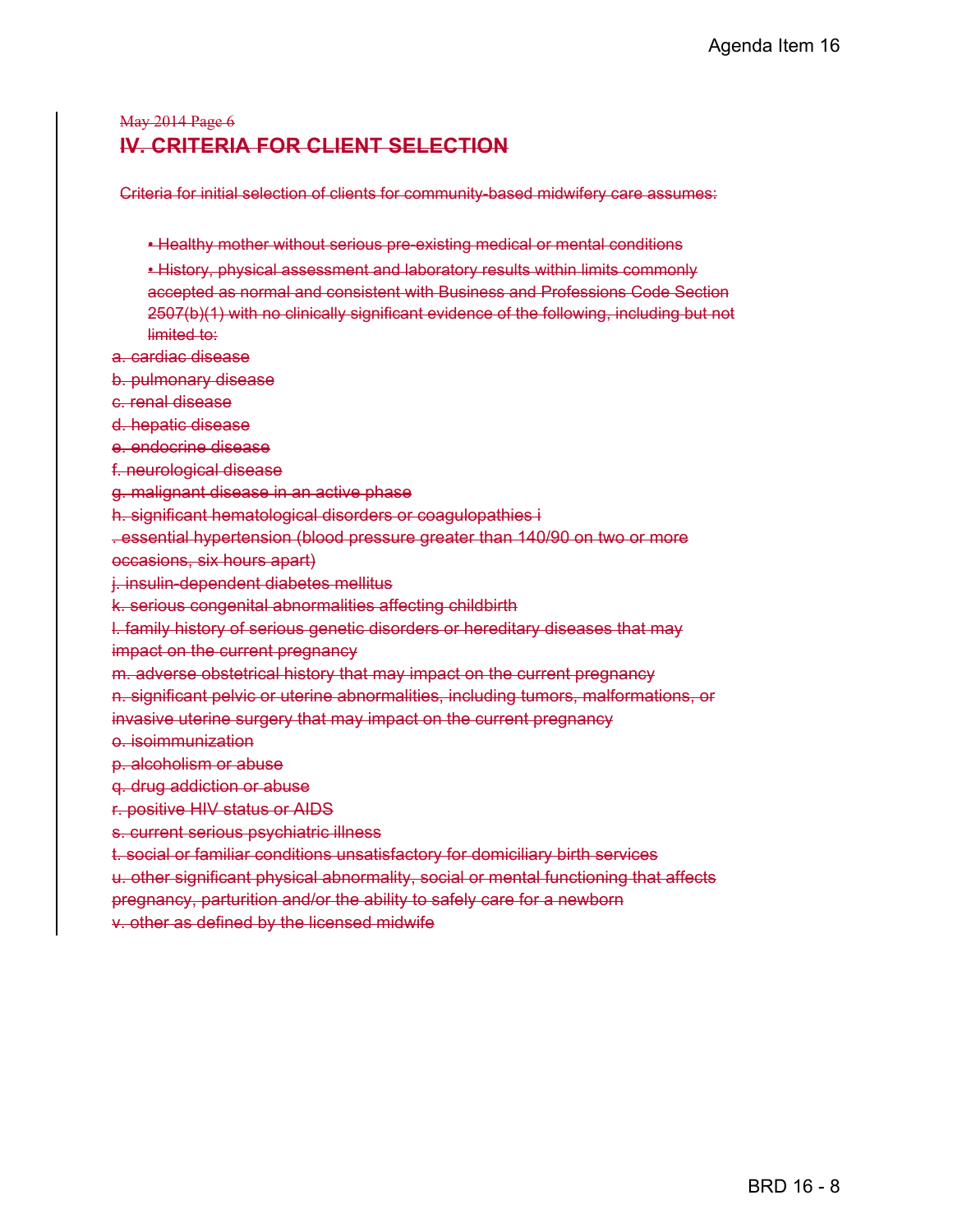# May 2014 Page 7 **V. RISK FACTORS IDENTIFIED DURING THE INITIAL INTERVIEW OR ARISING DURING THE COURSE OF CARE**

With respect to the care of a client who deviates from a normal pregnancy as identified by the client selection criteria in section IV or other science-based parameters, the licensed midwife informs the client that her situation must be evaluated by a licensed physician who has current training and practice in obstetrics and gynecology. If the physician determines that the client's condition or concern has been resolved such that the risk factors presented by a woman's disease or condition are not likely to significantly affect the course of pregnancy, the licensed midwife can continue to provide primary care. The client should further be informed that unresolved significant risk factors will limit the scope of the midwife's care to concurrent care with a physician, regardless of whether the woman has consented to care or refused care by a physician.

It is recognized that the client has the right to refuse the recommended referral; however, pursuant to the law, the licensed midwife cannot continue care. The licensed midwife will document refusal of the referral in the client's record.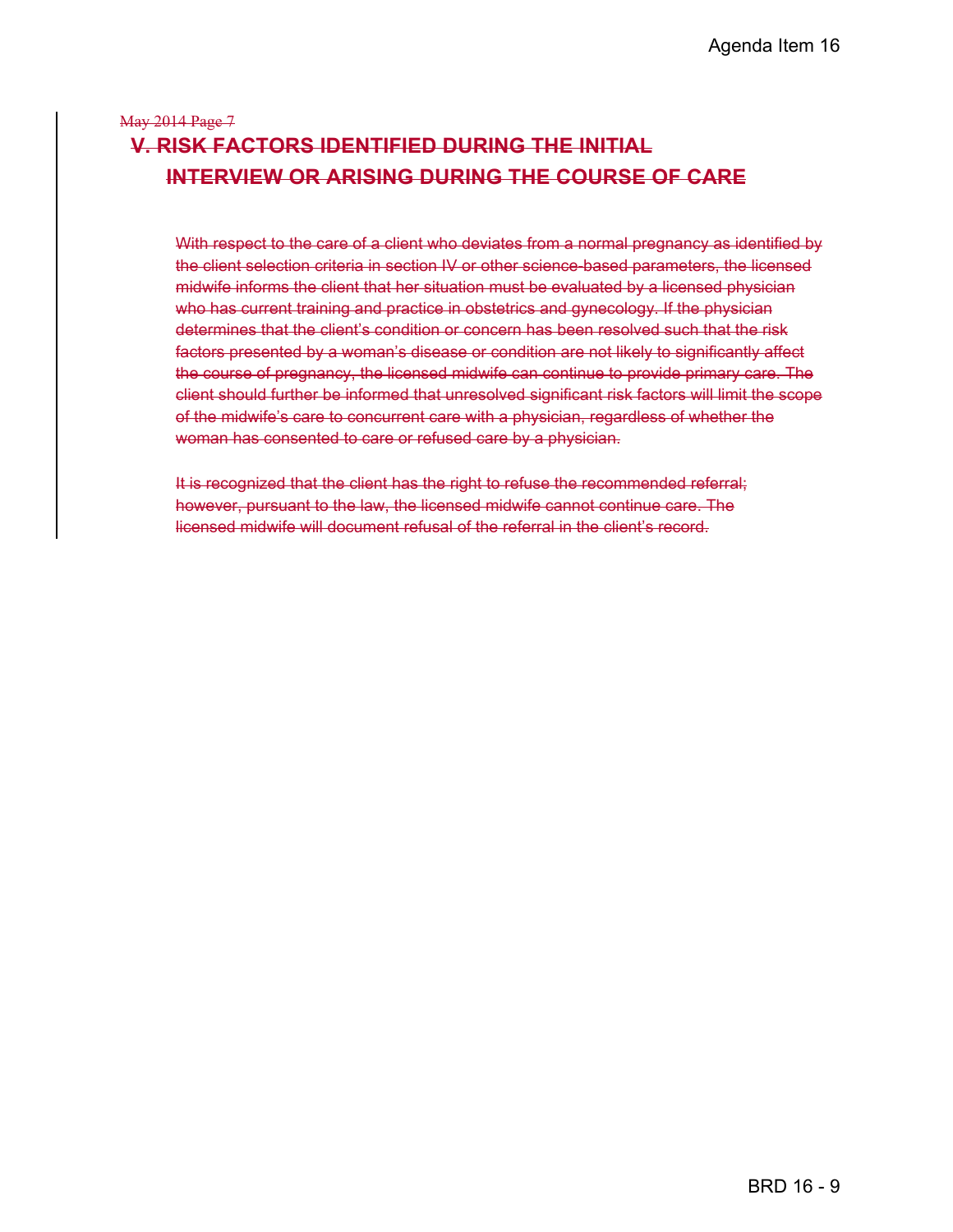## May 2014 Page 8 **VI. ANTEPARTUM REFERRAL**

#### • **To define and clarify minimum practice guidelines for the safe care of women and infants in regard to ANTEPARTUM PHYSICIAN CONSULTATION, REFERRAL & TRANSFER OF CARE**

The licensed midwife consults with a physician and/or other health care professional whenever there are deviations from normal (including abnormal laboratory results) during a client's pregnancy. If a referral to a physician is needed, pursuant to Business and Professions Code Section 2507, the licensed midwife will, if possible, remain in consultation with the physician until resolution of the concern.

The following conditions, occurring after acceptance o f care with a licensed midwife, require client referral to a physician and may require transfer of care of the client to a medical health care provider. A referral for immediate medical care does not preclude the possibility of care with a licensed midwife if a physician who has current training in obstetrics and gynecology determines, after an examination, that the client's condition or concern has been resolved such that the risk factors presented by a woman's disease or condition are not likely to significantly affect the course of pregnancy.

Antepartal conditions that deviate from normal pregnancy conditions include, but are not limited to:

#### **Maternal:**

- a. positive HIV antibody test
- b. threatened or spontaneous abortion after 14 weeks
- c. significant vaginal bleeding
- d. persistent vomiting with dehydration
- e. symptoms of malnutrition or anorexia
- f. protracted weight loss or failure to gain weight
- g. gestational diabetes, uncontrolled by diet
- h. severe anemia, not responsive to treatment
- i. severe or persistent headache
- j. evidence of pregnancy induced hypertension (PIH) or
- pre-eclampsia (2 blood pressure readings greater than 140/90, 6 hours apart)

k. deep vein thrombosis (DVT)

- l. urinary tract infection (UTI)
- m. significant signs or symptoms of infection
- n. isoimmunization, positive Rh antibody titer for Rh-negative mother, or any

other positive antibody titer which may have a detrimental effect on mother or fetus

- o. documented placental anomaly or previa
- p. documented low lying placenta in woman with history of previous cesarean
- q. preterm labor (before 37 0/7 completed weeks of pregnancy)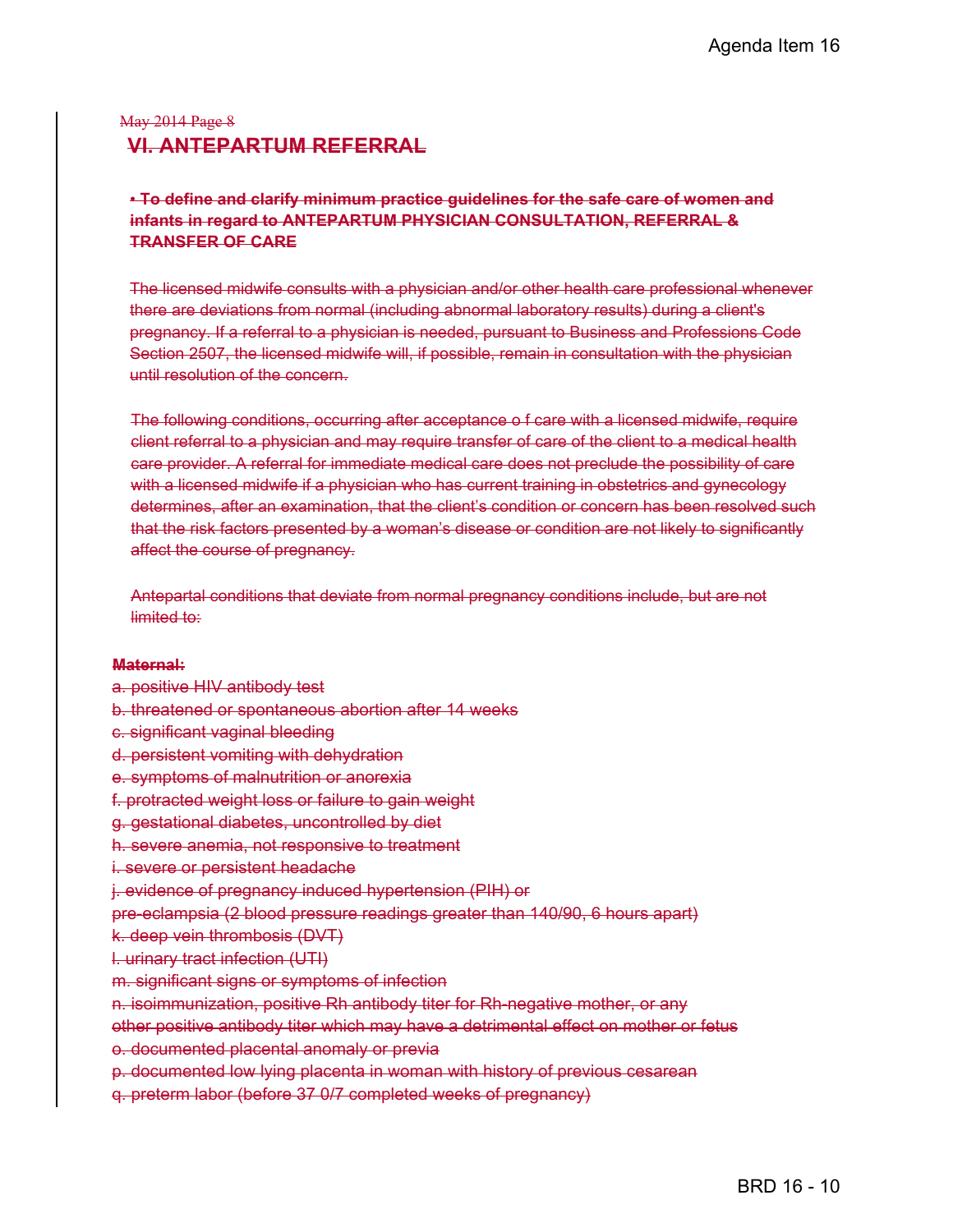r. premature rupture of membranes (before 37 0/7 completed weeks of pregnancy) s. pregnancy with non-reactive stress test and/or abnormal biophysical profile or amniotic fluid assessment t. Post-term pregnancy defined as gestation greater than 42 0/7 weeks u. other as defined by the Midwife

May 2014 Page 9 Fetal: a. lie other than vertex at term b. multiple gestation c. fetal anomalies compatible with life which are affected by site of birth d. marked decrease in fetal movement, abnormal fetal heart tones (FHTs) non-reassuring non-stress test (NST) e. marked or severe poly- or oligo-hydramnios (too much or too little amniotic fluid) f. evidence of intrauterine growth restriction (IUGR) g. significant abnormal ultrasound findings h. other as defined by the licensed midwife

#### May 2014 Page 10

#### VII. INTRAPARTUM REFERRAL

• To define and clarify minimum practice guidelines for the safe care of women and infants in regard to INTRAPARTUM PHYSICIAN CONSULTATION, REFERRAL & ELECTIVE TRANSFER OF CARE & EMERGENCY TRANSPORT

The licensed midwife consults with a physician and/or other health care professional whenever there are deviations from normal during a client's labor and birth, and/or with her newborn. If a referral to a physician is needed pursuant to Business and Professions Code Section 2507, the licensed midwife will, if possible, remain in consultation with the physician in accordance with the client's wishes, remain present throughout the birth and resume postpartum care if appropriate.

A. The following conditions require referral to a physician and may require transfer of care. Referral does not preclude the possibility of return to care with a licensed midwife if a physician who has current training in obstetrics and gynecology determines that the client's condition or concern has been resolved such that the risk factors presented by a woman's disease or condition are not likely to significantly affect the course of pregnancy. Intrapartum Conditions - Serious medical/obstetrical or perinatal conditions, including but not limited to:

#### Maternal:

a. prolonged lack of progress in labor

b. abnormal bleeding, with or without abdominal pain; evidence of

placental abruption

c. rise in blood pressure above woman's baseline (more than 30/15 points or greater than 140/90) with proteinuria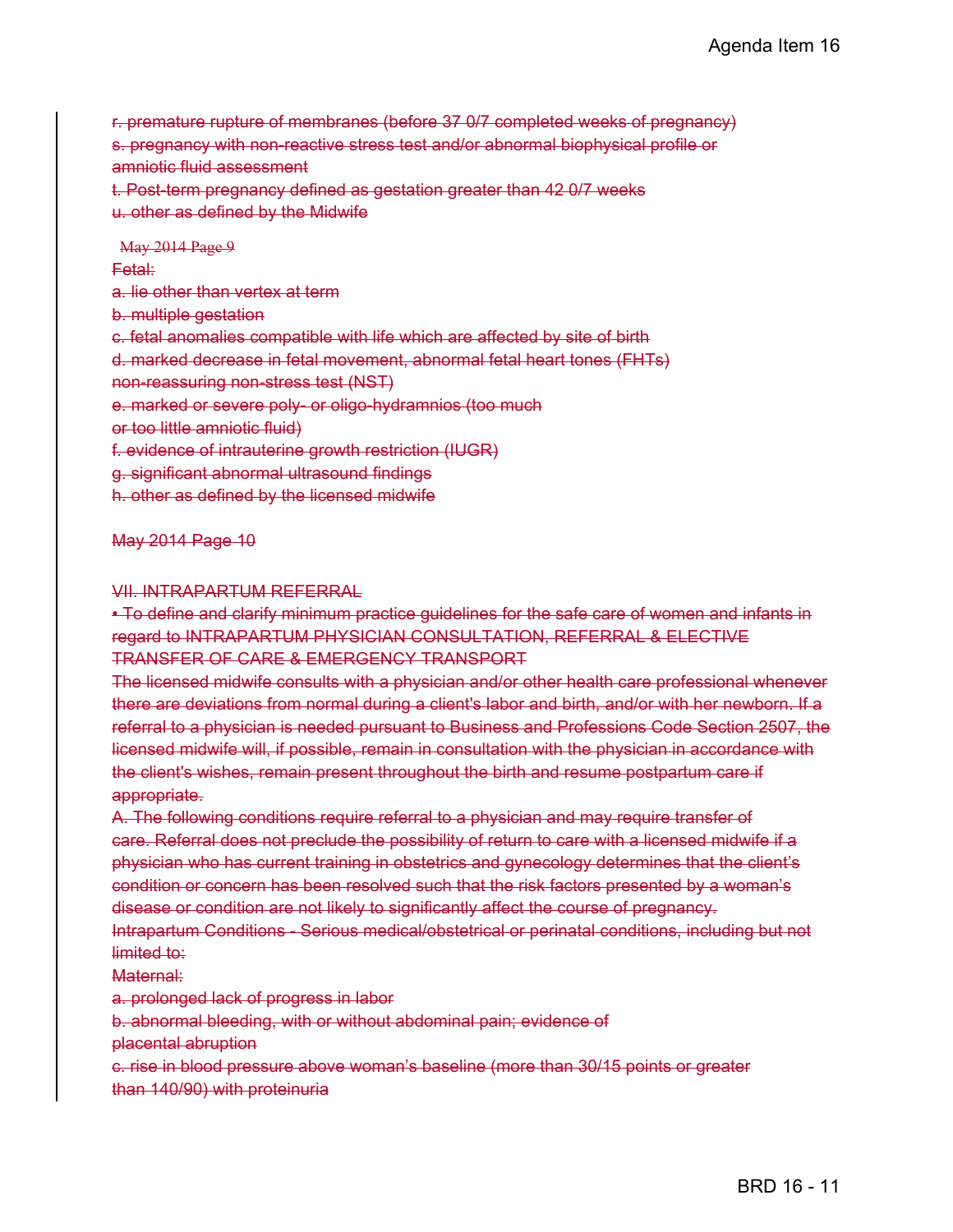d. signs or symptoms of maternal infection

e. signs or symptoms of maternal shock

f. client's request for transfer to obstetrical care

g. active genital herpes lesion in labor

h. gestation greater than 42 0/7 weeks

#### Fetus:

a. abnormal fetal heart tones (FHT)

b. signs or symptoms of fetal distress

c. thick meconium or frank bleeding with birth not imminent

d. lie not compatible with spontaneous vaginal delivery or unstable fetal lie

B. Emergency Transport: If on initial or subsequent assessment during the 1st,

2nd or 3rd stage of labor, one of the following conditions exists, the licensed midwife initiates immediate emergency transfer to medical care. Transport via private vehicle is an acceptable method of transport if, in the clinical judgment of

May 2014 Page 11

the licensed midwife, that is the safest and most expedient method to access medical services.

a. prolapsed umbilical cord

b. uncontrolled hemorrhage

c. preeclampsia or eclampsia

d. severe abdominal pain inconsistent with normal labor

e. chorioamnionitis

f. ominous fetal heart rate pattern or other manifestation of fetal distress

g. seizures or unconsciousness in the mother

i. evidence of maternal shock

j. presentation not compatible with spontaneous vaginal delivery

k. laceration requiring repair outside the scope of practice or practice

policies of the individual licensed midwife

I. retained placenta or placental fragments

m. neonate with unstable vital signs n. any other condition or symptom which could threaten the life of the

mother, fetus, or neonate as assessed by the licensed midwife exercising ordinary skill and knowledge.

C. Emergency Exemptions Clause - Business and Professions Code Section 2058 - Medical Practice Act

The California licensed midwife may deliver a woman with any of the above complications or conditions, or other bona fide emergencies, if the situation is a verifiable emergency and no physician or other equivalent medical services are available. EMERGENCY is defined as a situation that presents an immediate hazard to the health and safety of the client or entails extraordinary and unnecessary human suffering.

D. The California licensed midwife provides records, including prenatal records, and consults with the receiving physician about labor up to the point of transfer to a hospital.

May 2014 Page 12

May 2014 Page 13

VIII. POSTPARTUM REFERRAL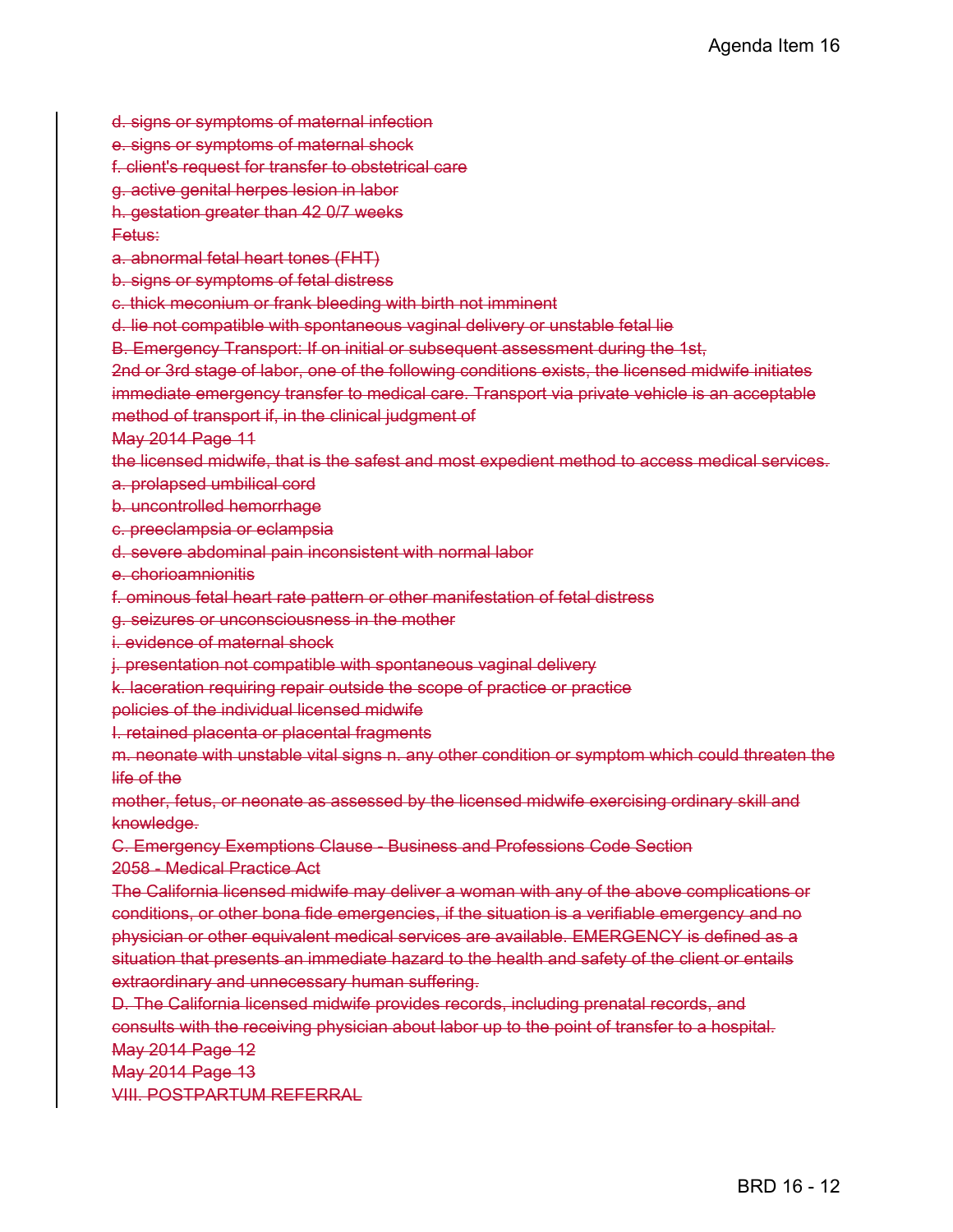• To define and clarify minimum practice guidelines for the safe care of women and infants in regard to POSTPARTUM PHYSICIAN CONSULTATION, REFERRAL & ELECTIVE TRANSFER OF CARE & EMERGENCY TRANSPORT

The licensed midwife consults with a physician and/or other health care professional whenever there are deviations from normal (including abnormal laboratory results) during the postpartum period. If a referral to a physician who has current training and practice in obstetrics and gynecology is needed, the licensed midwife may resume postpartum care if the physician determines that the client's condition or concern has been resolved such that the risk factors presented by a woman's disease or condition are not likely to affect the client's postpartum care. A. Immediate Postpartum Conditions.

The licensed midwife arranges for immediate referral and transport according to the emergency plan identified in the informed consent document if the following abnormal conditions are present:

a. uterine prolapse or inversion

b. uncontrolled maternal hemorrhage

c. seizure or unconsciousness

d. sustained on-going instability or abnormal vital signs

e. adherent or retained placenta

f. repair of laceration(s)/episiotomy beyond licensed midwife's

level of expertise

g. anaphylaxis

h. other serious medical or mental conditions

B. Extended Postpartum Condition.

The licensed midwife arranges for physician consultation, client referral and/or transport when/if: a. signs or symptoms of maternal infection

b. signs of clinically significant depression

c. social, emotional or other physical conditions as defined by the

licensed midwife and outside her scope of practice

IX. NEONATE REFERRAL

• To define and clarify minimum practice guidelines for the safe care of women and infants in regard to PHYSICIAN CONSULTATION, REFERRAL & ELECTIVE TRANSFER OF CARE & EMERGENCY TRANSPORT OF THE NEONATE

The licensed midwife consults with a physician or other health care practitioner whenever there are deviations or complications relative to the newborn. If a referral to a physician is needed, the licensed midwife will, if possible, remain in consultation with the physician.

The following conditions will prompt referral to a physician and may require transfer of care. A. Neonatal Conditions: The licensed midwife arranges for immediate referral and transport according to the emergency plan identified in the informed consent document if the following conditions exist:

a. Apgar score of 6 or less at five minutes of age,

without significant improvement by 10 minutes

b. persistent respiratory distress

- c. persistent cardiac irregularities
- d. persistent central cyanosis or pallor